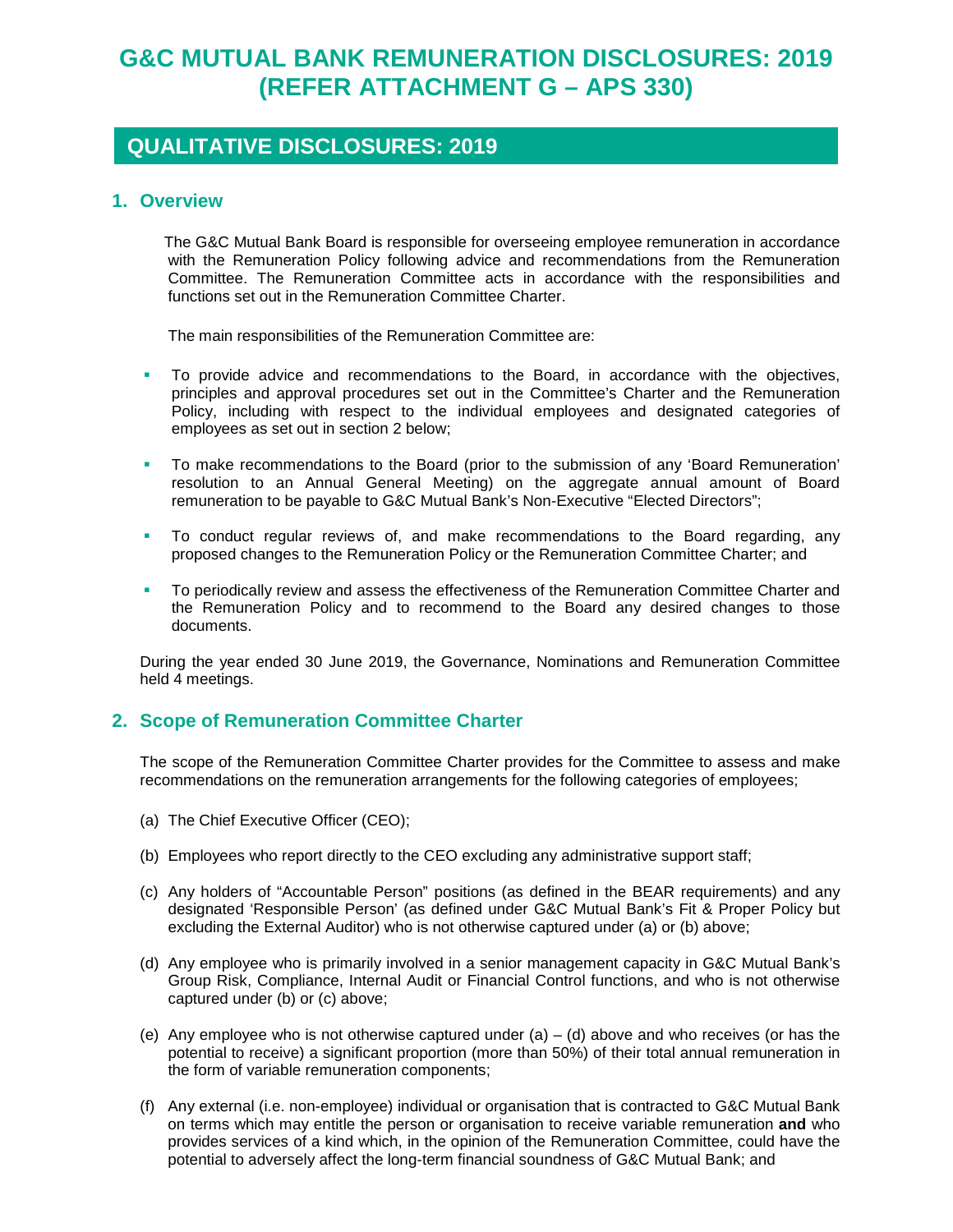(g) Any external (i.e. non-employee) individual or organisation that is contracted to G&C Mutual Bank for the primary purpose of providing services relating to risk management, compliance, internal audit or financial control, and in relation to which the total cost of the services to be provided in any financial year exceeds or is expected to exceed \$100,000, but excluding any such contractual arrangement that has been separately and explicitly approved by the Board or/or the Board Risk Committee.

During the year ended 30 June 2019, there were no G&C Mutual Bank employees or external parties who were captured under categories (e) - (g) above. With the exception of the individual employees and designated categories of employees in (a)  $-$  (g) above, the Board has delegated to the CEO the responsibility for determining the remuneration arrangements for G&C Mutual Bank employees (including **all** employees who are subject to the terms of the current Enterprise Agreement 2017 – 2020).

# **3. Responsible Persons & Material Risk-takers**

As at 30 June 2019, the following G&C Mutual Bank employees were classified as 'Responsible Persons' under G&C Mutual Bank's Fit and Proper Policy:

- (a) Chief Executive Officer;
- (b) Deputy Chief Executive Officer;
- (c) Chief Financial Officer;
- (d) Chief Information Officer
- (e) Chief Risk Officer; and
- (f) Head of Internal Audit.

## **4. Objectives of Remuneration Policy**

 The Remuneration Policy is designed to support G&C Mutual Bank's strategic and commercial objectives while at all times ensuring compliance with the Corporations Act and applicable APRA prudential standards.

The main objectives of G&C Mutual Bank's remuneration framework are:

- To attract and retain suitably skilled and experienced employees;
- To minimise the risk of G&C Mutual Bank being exposed to the sudden or unexpected departure of key management personnel;
- To ensure that the structure of employee remuneration supports G&C Mutual Bank's longterm financial soundness; and
- To ensure that any components of variable employee remuneration are consistent with the BEAR requirements and are appropriately structured such that they provide **no incentive** for any employee (either acting alone or collectively with others) to engage in imprudent risk taking.

The Remuneration Policy is reviewed annually and was last reviewed by the Remuneration Committee and the Board in June 2019.

#### **5. Variable Remuneration Components: Principles and Approval Procedures**

In accordance with the Remuneration Policy and the applicable Employment Contracts, the remuneration arrangements for employees holding the positions described in 3 (a) – (g) above may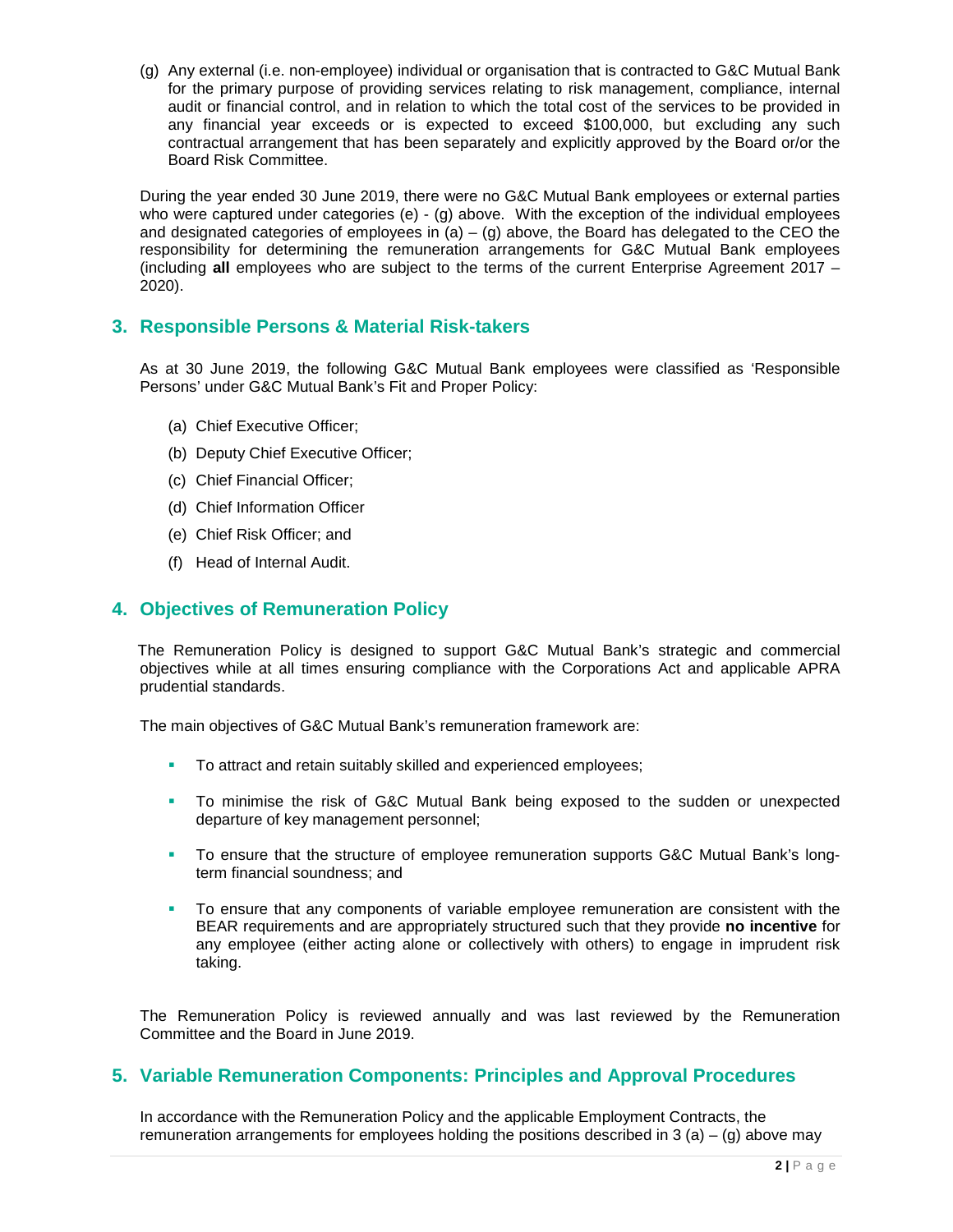include a mix of fixed annual remuneration, as well as variable (short or long term) variable remuneration components. The employees holding the positions described in  $3$  (a)  $-$  (g) will be subject to an annual review of performance and, following those reviews, recommendations may be made to the Board Chair and the Remuneration Committee regarding any proposed increase in total annual remuneration, or any proposed payment of a short or long term variable remuneration component, including payment of any discretionary performance bonus.

The remuneration arrangements for the employees in  $3$  (a) – (g) above may also incorporate, at the total discretion of the Board following a supporting recommendation from the Remuneration Committee, a long term variable remuneration component, but only on condition that:

- (a) The long term remuneration component is specifically designed to promote employee retention over a desired timeframe and to mitigate the risk of the relevant employees departing unexpectedly before that date; and
- (b) The applicable amount is only payable subject to the Board being satisfied that making of the payment will not have an adverse affect on the financial soundness of G&C Mutual Bank.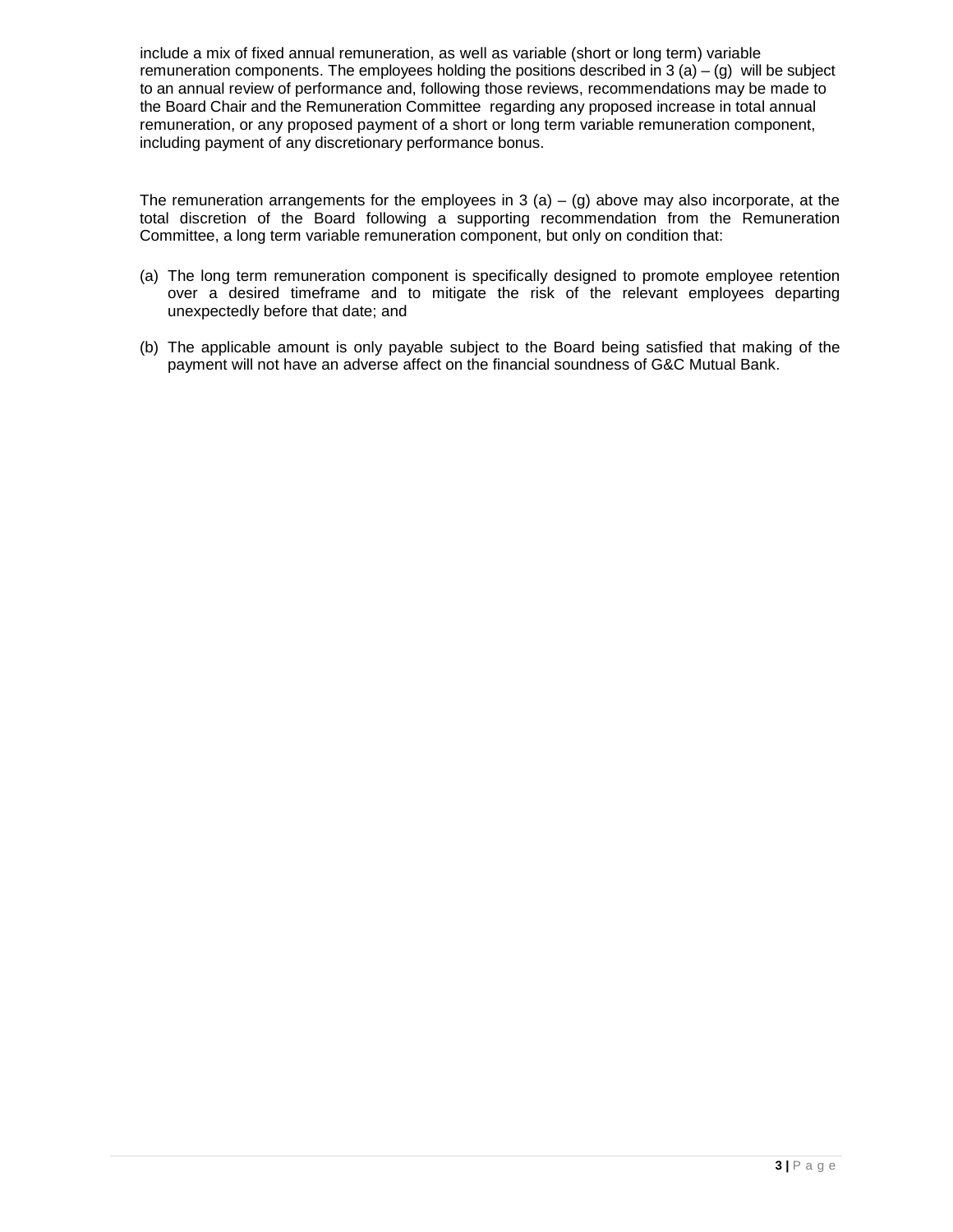#### **Quantitative Remuneration Disclosures: 2019** *(refer Attachment G - APS 330)*

## **1. Quantitative Remuneration Disclosures: Decision-making Body**

During the 2018/19 financial year, the Board held 7 meetings and the Governance, Nominations and Remuneration Committee held 4 meetings. The Board is the main body responsible for overseeing remuneration matters in accordance with the Remuneration Policy. The Remuneration Committee is responsible for making recommendations to the Board in accordance with the parameters and procedures set out in its Charter and the Remuneration Policy. The total aggregate remuneration paid to Board members in the 2018/19 financial year is set out in Table 1 below.

| Table 1: Aggregate Board Remuneration   | 2019       |
|-----------------------------------------|------------|
| Total remuneration of all Board members | 439.509.23 |

#### **2. Quantitative Disclosures: Remuneration of 'Senior Managers' and other 'Material Risk Takers'**

Tables 2 and 3 below include, with respect to all employees who are classified as 'Senior Managers'\* under the Remuneration Policy, the information that is required to be disclosed under APS 330 Attachment G Clause 3 (h)  $-$  (k).

*\*[Note: The category of 'Senior Managers' includes all employees who are defined as 'Responsible Persons' under the Remuneration Policy and APRA Standard CPS 520 Fit & Proper.]*

Tables 4 and 5 include, with respect to all employees other than Senior Managers who are classified as 'Material Risk Takers'\*\*, the information that is required to be disclosed under APS 330 Attachment G Clause  $3(h) - (k)$ .

*\*\*[Note: The category of 'Material Risk Takers' includes all employees other than 'Senior Managers'*  whose activities may potentially affect the financial soundness of the organisation **and** whose total *remuneration includes a significant proportion of variable remuneration components.]*

|                                                                              | 2019                    |            |  |
|------------------------------------------------------------------------------|-------------------------|------------|--|
| Table 2: All Senior Managers -<br><b>Components of Variable Remuneration</b> | <b>No. of Employees</b> | Total (\$) |  |
| Number of Senior Managers                                                    | 6                       | N/A        |  |
| Number & Value of Discretionary Bonuses                                      | 5                       | 183,231.88 |  |
| Number & Value of Guaranteed Bonuses                                         | NIL                     | <b>NIL</b> |  |
| Number & Value of Sign-on Payments                                           | <b>NIL</b>              | <b>NIL</b> |  |
| Number & Value of Termination Payments                                       | າ                       | 389,848.94 |  |
| Value of Deferred Remuneration Paid in Year                                  |                         | <b>NIL</b> |  |
| Value of Outstanding Deferred Remuneration                                   | nil                     | <b>NIL</b> |  |

| Table 3: All Senior Managers -<br><b>Breakdown of Total Remuneration</b> | 2019                |                 |              |
|--------------------------------------------------------------------------|---------------------|-----------------|--------------|
|                                                                          | <b>Unrestricted</b> | <b>Deferred</b> | <b>Total</b> |
| <b>Fixed Remuneration</b>                                                |                     |                 |              |
| Cash-based                                                               | 2,291,377.87        | <b>NIL</b>      | 2,291,377.81 |
| Shares and share-linked instruments                                      | nil                 | <b>NIL</b>      | <b>NIL</b>   |
| )ther                                                                    | nil                 | nil             | NIL          |